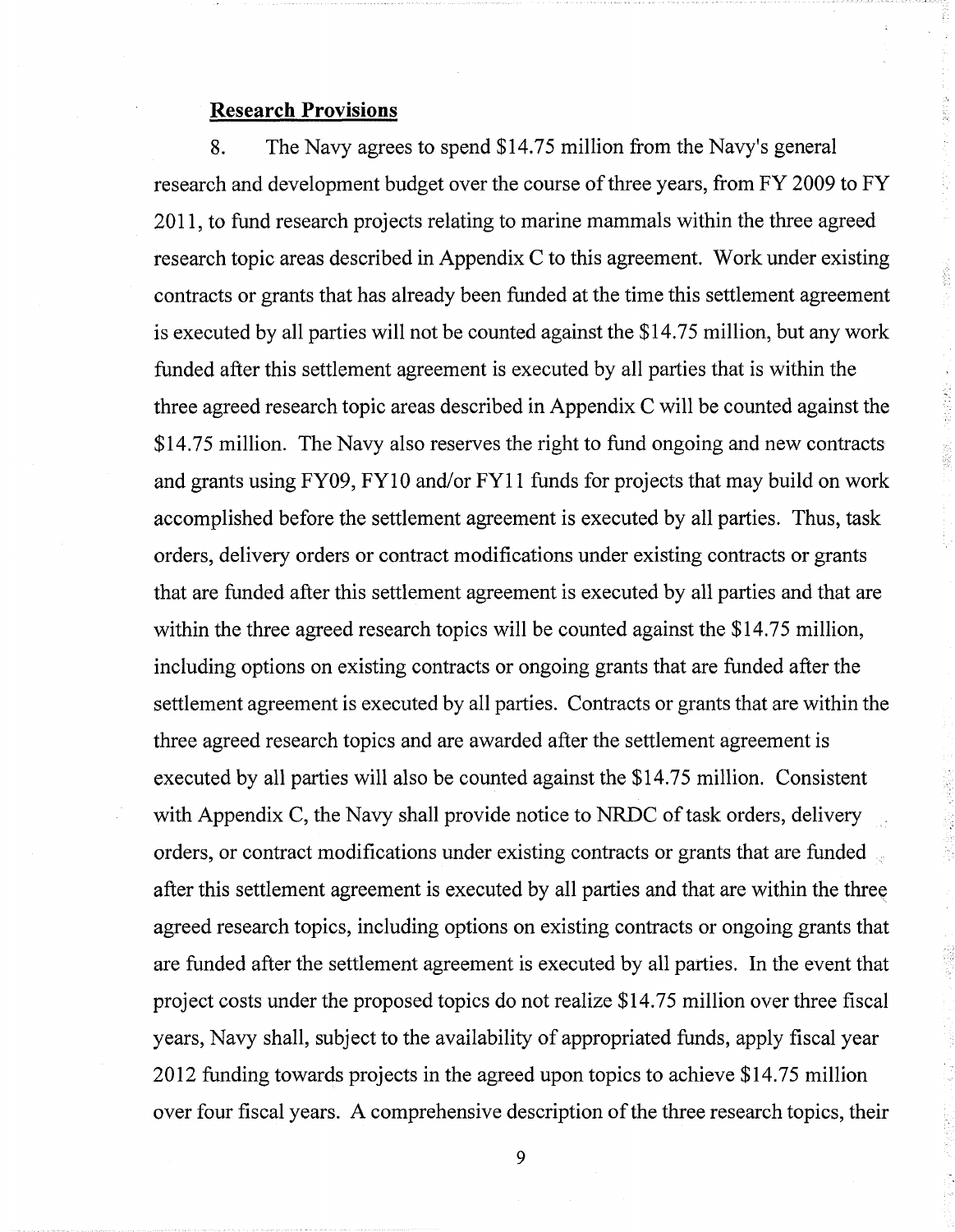objectives, and their cost estimates are provided in Appendix C. The cost estimates contained in Appendix C are estimates only and do not restrict the Navy's ability to allocate the \$14.75 million across the three agreed research topics asthe Navy deems appropriate.

ian<br>B

9. The National Marine Fisheries Service ("NMFS") has noticed its intent to conduct marine mammal survey efforts in Hawaii by 2010. Within a reasonable amount of time after NMFS has completed these survey efforts and made the survey data available, the Navy will apply the Hawaii survey data to the Spatial Decision Support System (predictive habitat model for SOCAL, U.S. West Coast, and Eastern Tropical Pacific), and will make the results of this application available to the public. The Navy commits to completing this task within 90 days of receiving the relevant data from NMFS to the extent it is reasonably possible. To the extent it is not reasonably possible to complete this task within 90 days, the Parties will meet and confer so that the Navy may describe the circumstances delaying the completion of this task.

Navy **Environmental Compliance Per August 2005 Letter**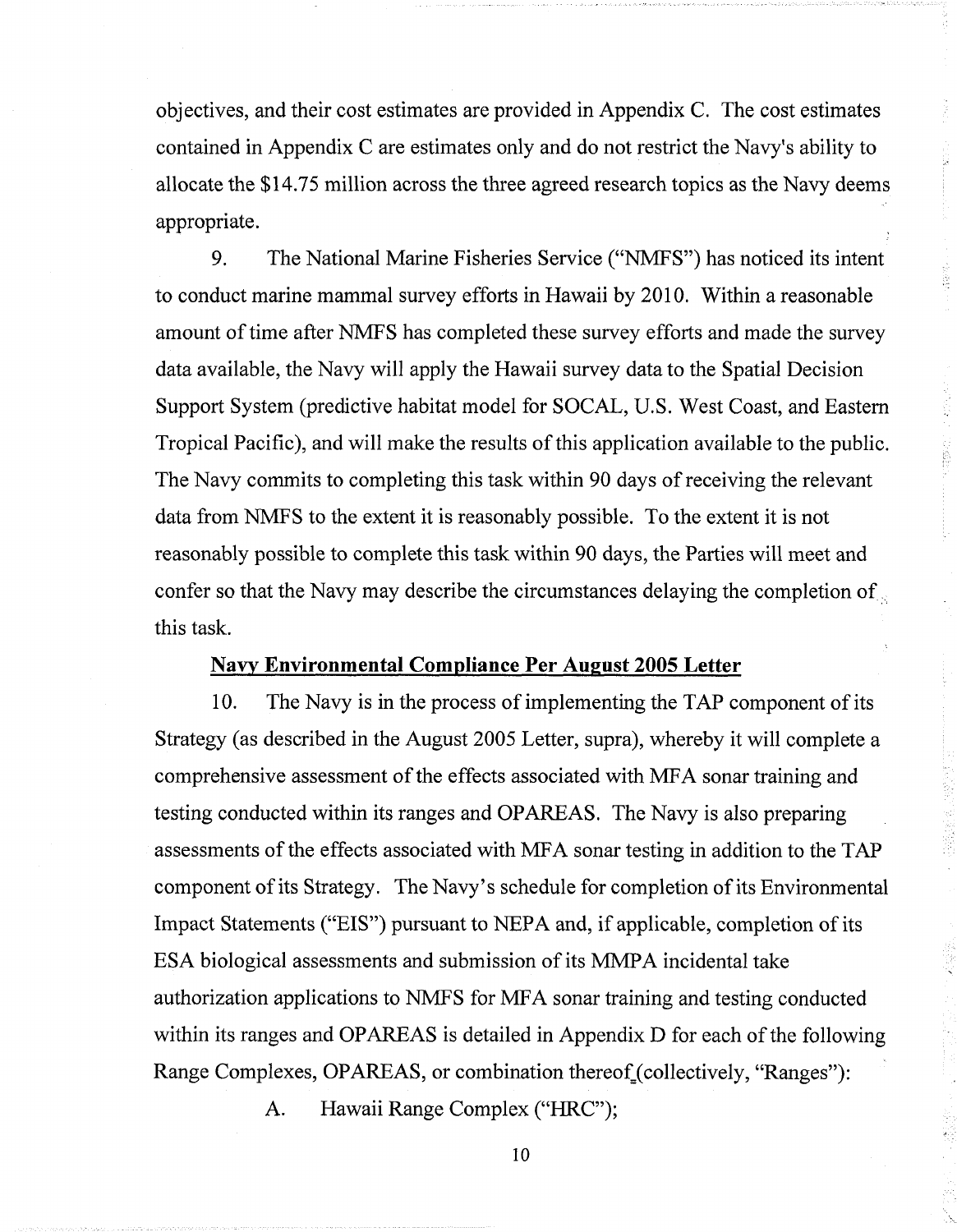# **APPENDIX C**

# **Proposed Research Topics List**

December 5, 2008

This document details the research topics, objectives under those topics, cost estimates, and projections on funding discussed by the Navy and NRDC. The following general points apply across all proposed topics:

- ! **Research Project Notification.** Navy will provide written, post-award notice to NRDC of the projects funded under the agreed upon research topics, with the following data elements: date of contract/grant; number of contract/grant; contractor's name; Principal Investigator's (PI's) name; title of project (work being done); amount of contract/grant; and performance period.
- ! **Progress Reviews.** Navy will provide NRDC with progress reviews in the form of peerreviewed publications or annual reports on the research projects funded under the agreed upon research topics. In addition, Navy will provide an annual information brief at a mutually agreed location to NRDC on the research projects funded under this agreement with opportunity for dialog that does not infringe on selection and oversight duties of the Navy offices responsible for research.
- **Time Frame.** Navy will stress to grant applicants that obtaining and disseminating relevant results in a timely manner will be a priority. Annual reports will provide preliminary results and a section explaining how those results are relevant to management and Navy operations.
- ! **Availability of Appropriations:** Projects funded pursuant to the agreed upon topic list will be funded through general appropriations for Navy research, if made available by Congress, beginning in fiscal year 2009. Navy agreement to fund projects under the topic list will be subject to the availability of appropriated funds. The Navy agrees to seek sufficient funding through its budgetary process to fulfill its obligations under this agreement. Any requirement for the payment or obligation of funds by the Navy, however, shall be subject to the availability of appropriated funds, and no provision herein shall be interpreted to require obligation or payment of funds in violation of the Anti-Deficiency Act, 31 U.S.C. Section 1341.
- ! **Cost Estimates.** The costs provided below are the Navy's best estimates of all projected research costs for projects under each topic, and total \$14.75M in expenditures over three fiscal years. In the unanticipated event that project costs under the proposed topics do not realize \$14.75M over three fiscal years, Navy shall, subject to the availability of appropriated funds, apply fiscal year 2012 funding towards projects in the agreed upon topics to achieve \$14.75M over four fiscal years. As represented in the parties' negotiations, the Navy will not expend future funding on redundant projects. However, the Navy reserves the right to fund ongoing and new contracts and grants using FY09, FY10 and/or FY11 funds for projects that may build on work accomplished in a previous project or projects.
- ! **Welfare considerations**. NRDC and co-plaintiffs recognize that invasive techniques such as biopsy and tagging can yield important information that cannot be obtained by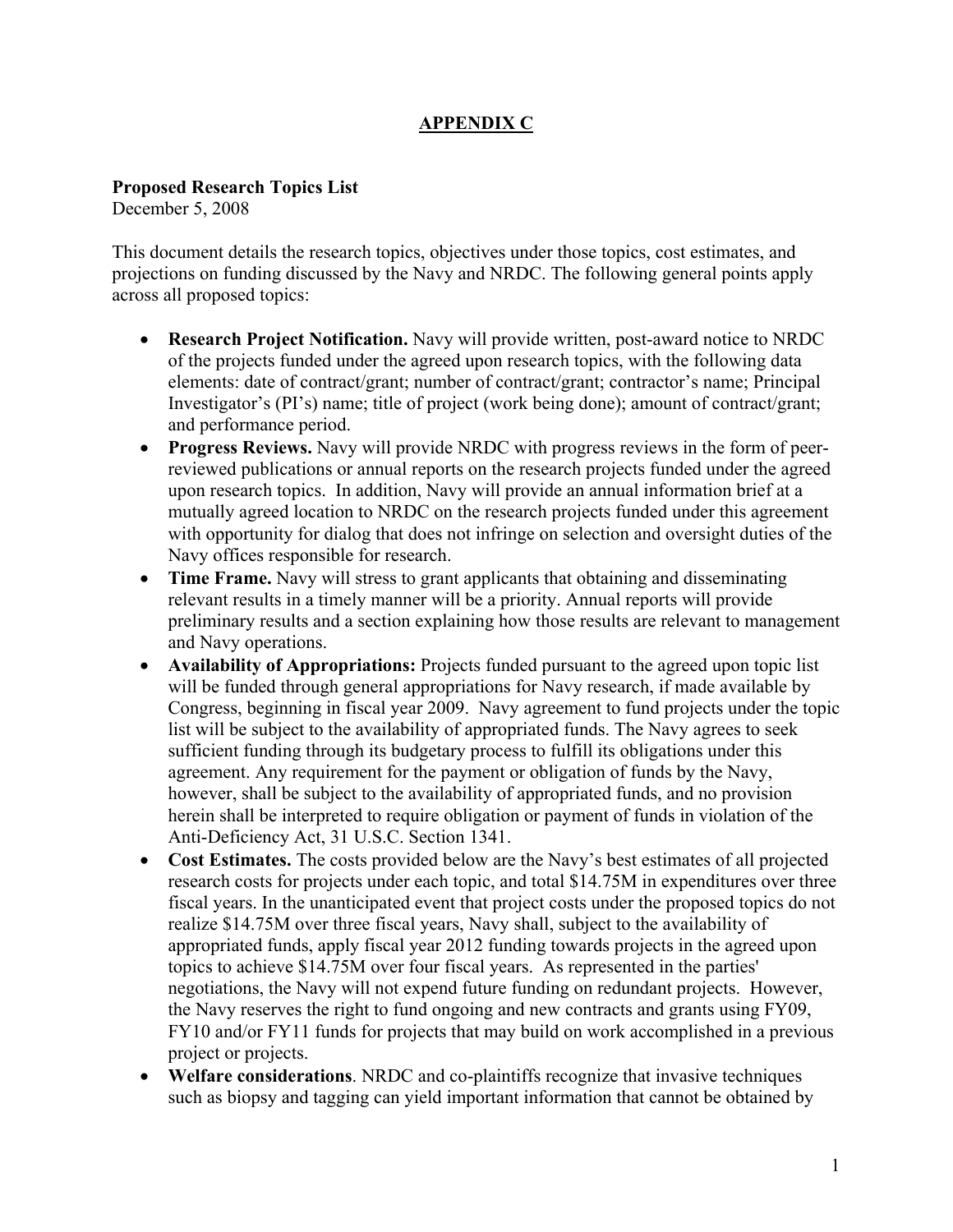other means. However, the benefit of the information obtained must be weighed against the potential risk to animals, and thus invasive techniques are only to be used as part of a well-defined research program, the ultimate objective of which is to provide data that will assist the Navy in mitigating more effectively the potential effects of midfrequency sonar on marine mammals. The Navy's research efforts will continue to be part of such a welldefined research program, approved by the host institution Institutional Animal Care and Use Committee (IACUC), consistent with the approved Department of Defense Animal Use Protocol, and where applicable, covered by a scientific research permit issued pursuant to the Marine Mammal Protection Act by the National Marine Fisheries Service (NMFS) or the United States Fish and Wildlife Service (USFWS).

## **1) MAP KEY HABITAT PREDOMINANTLY FOR BEAKED AND OTHER WHALES IN AREAS USED FOR MFA SONAR TESTING AND TRAINING**

#### **Background**

There has been recognition that atypical mass strandings of beaked and other whales may be associated with naval exercises that use mid-frequency active (MFA) sonar (Evans and England 2001, Cox et al. 2006). A variety of hypotheses have been proposed to explain the causal chain of events from sound exposure to stranding. These include hypotheses that whales may be physically affected by MFA sonar signals, MFA sonar may trigger behavioral reactions that cause beaked whales to panic and swim to shore, and then die from injuries associated with stranding, or that MFA sonar exposure may trigger a behavioral reaction in beaked whales that could injure them independent of stranding, and that either the reaction or the subsequent injury leads some of the whales to strand; the last of these is considered "a plausible pathologic mechanism" (Cox et el. 2006). It is clear that each of these different hypotheses would require very different approaches for reducing the risk to whales from MFA sonar exercises, and a fundamental understanding of the reasons behind strandings is required.

To understand the mechanisms underlying strandings and to reduce risks to whales, a number of reviews (e.g. National Research Council 2003 & 2005, MMC 2004) over the past few years have identified the need for additional research in a number of areas, including to measure the distribution and abundance of beaked whales (e.g. Evans and England 2001, Cox et al. 2006). Research into the best methods for acquiring such knowledge is important both to plaintiffs and to the Navy as it seeks to enhance its environmental assessment capabilities.

MacLeod and Mitchell (2006) list several areas in US waters as beaked whale habitat based on sightings and stranding records that include the following: 1) northeastern North America continental shelf margins (from Cape Hatteras to southern Nova Scotia and east to the start of the abyssal plain), 2) California shelf margins (from the coast west to 125ºW), 3) Hawaii 18.5-22.5ºN, 154.4-160.25ºW, and 4) Northern Gulf of Mexico (North of the US-Mexico border, east to 84.87ºW, south to the western end of Cuba, east to 81.34ºW and North to Florida).

Areas used for Navy MFA sonar testing and training overlap with the four areas likely to represent beaked whale habitat as described above; however, relatively little is known about species diversity, abundance and habitat use in these areas. The locations where Navy tests and trains with MFA sonar include the Hawaii Range Complex, the Southern California Range Complex, the Atlantic Undersea Test and Evaluation Center (AUTEC) in the Bahamas, and the Atlantic Fleet Active Sonar Training (AFAST) area.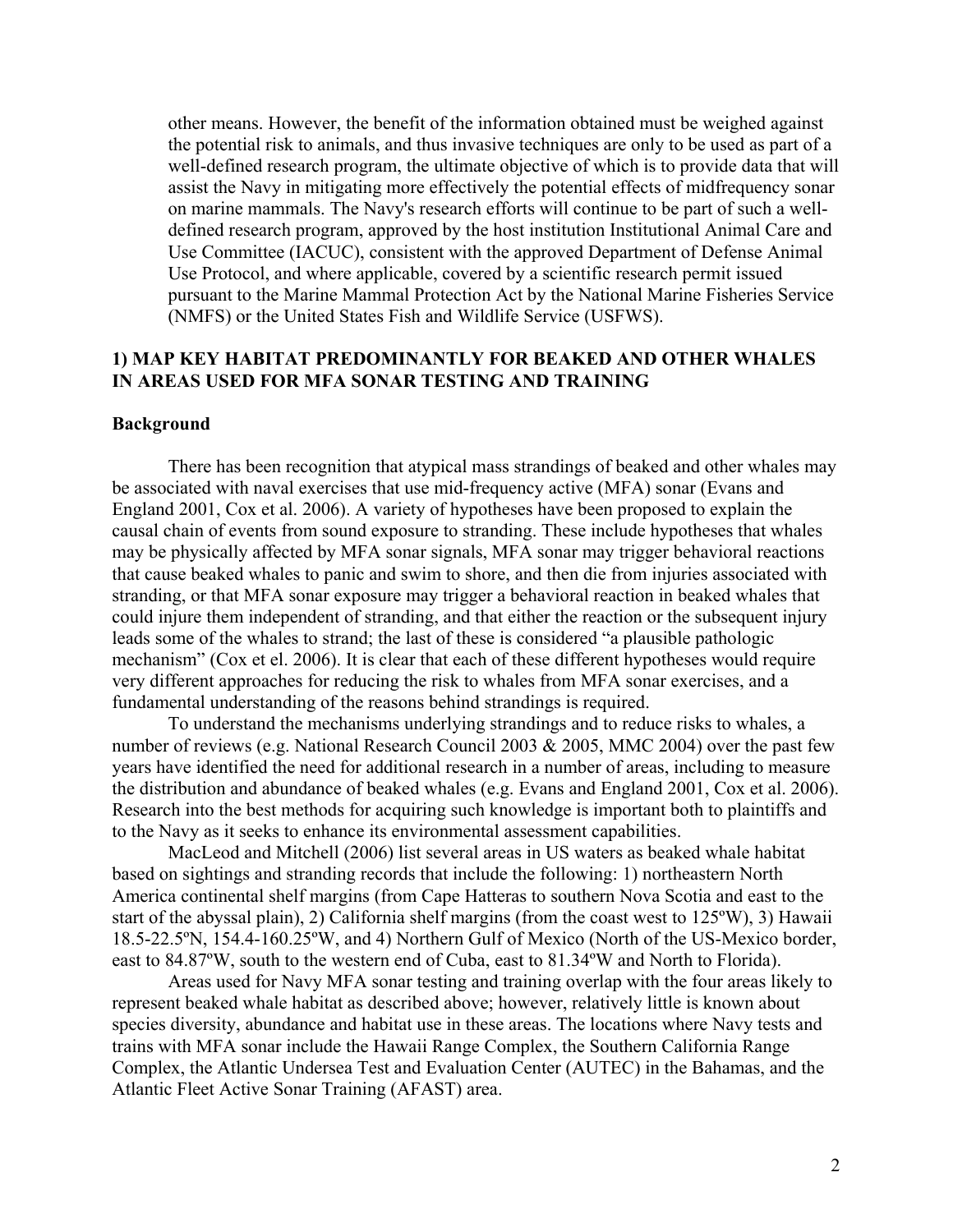The continental shelf off the northeastern coast of North America likely represents habitat for beaked whales based on sightings or strandings, including at least six species from three genera (MacLeod and Mitchell 2006). Previous work suggests that beaked whales are broadly distributed across the continental shelf and over the continental slope and rise, and may be particularly concentrated around Cape Hatteras and Georges Bank (CeTAP 1982, Waring et al. 1993, Waring et al. 2001) The deep waters off the California coast are also likely habitat for a diversity of beaked whales: seven species have been recorded, including Perrin's beaked whale (*Mesoplodon perrini*) which is only known from California waters at present (Dalebout et al. 2002). Density may be highest around the southern California Bight (MacLeod and Mitchell 2006). In the waters surrounding Hawaii, three species of beaked whales are known to occur: Blainville's beaked whale (*Mesoplodon densirostris*), Cuvier's beaked whale (*Ziphius cavirostris*), and Longman's beaked whale (*Indopacetus pacificus*). Although few dedicated surveys have been undertaken to determine densities, recorded sightings suggest the regular occurrence of at least the first two species around the Hawaiian Islands. Density of beaked whales may be particularly high around seamounts near the Hawaiian archipelago (Johnston et al. 2008). Although only 10 beaked whale strandings have been recorded in the Hawaiian Islands through 2005 (Maldini et al. 2005) and no mass strandings have been recorded, Faerber and Baird (submitted) suggest that the near shore bathymetry, coastal topography and demographics of the Hawaiian Islands are such that the probability of observing strandings, should they occur, is a great deal lower than for other island chains such as the Canary Islands. Finally, in the northern Gulf of Mexico, four species of beaked whales occur (Sowerby's beaked whale, Blainville's beaked whale, Gervais's beaked whale, and Cuvier's beaked whale), but little is known about abundance of these species.

In addition to the potential effects of Navy sonar operations on beaked whales, the Navy also has interest in examining the potential effects of sonar on other related species. For example, the Navy is interested in the general behavior of baleen whales in regions of possible Navy influence, primarily to establish a background to measure trends, particularly those that can be correlated with changes in the ocean environment.

#### **Research Topic #1**

 $\overline{a}$ 

- $\bullet$  Use existing survey data<sup>1</sup> to estimate presence/absence, and abundance of beaked whale species in areas used for MFA sonar testing and training in proximity to the beaked whale habitat areas as described above.
- Obtain/add to environmental and oceanographic data for areas used for MFA sonar testing and training in proximity to the beaked whale habitat areas as described above.
- Develop, augment and update habitat models for beaked whale species, including species presence and abundance in areas used for MFA sonar testing and training.
- Undertake fine-scale surveys to include focal animal follows (including monitoring animal movements via satellite tagging), passive arrays, floating instrument platform (FLIP) within Southern California Offshore Range (SCORE) in order to improve habitat mapping.

 $<sup>1</sup>$  Emphasis should be placed on estimating density and abundance from existing survey data. The highest priority</sup> should be given to the analysis of existing survey data for the estimation of marine mammal abundance in the SOCAL Range Complex. These include the analysis of the 2005-08 CalCOFI ship surveys collected by SIO and Cascadia Research, the analysis of SWFSC at-sea pinniped sightings, the analysis of SWFSC cetacean survey data off northern Baja California, Mexico, and the analysis of the 2001-03 aerial survey data from the San Clemente range collected by SIO.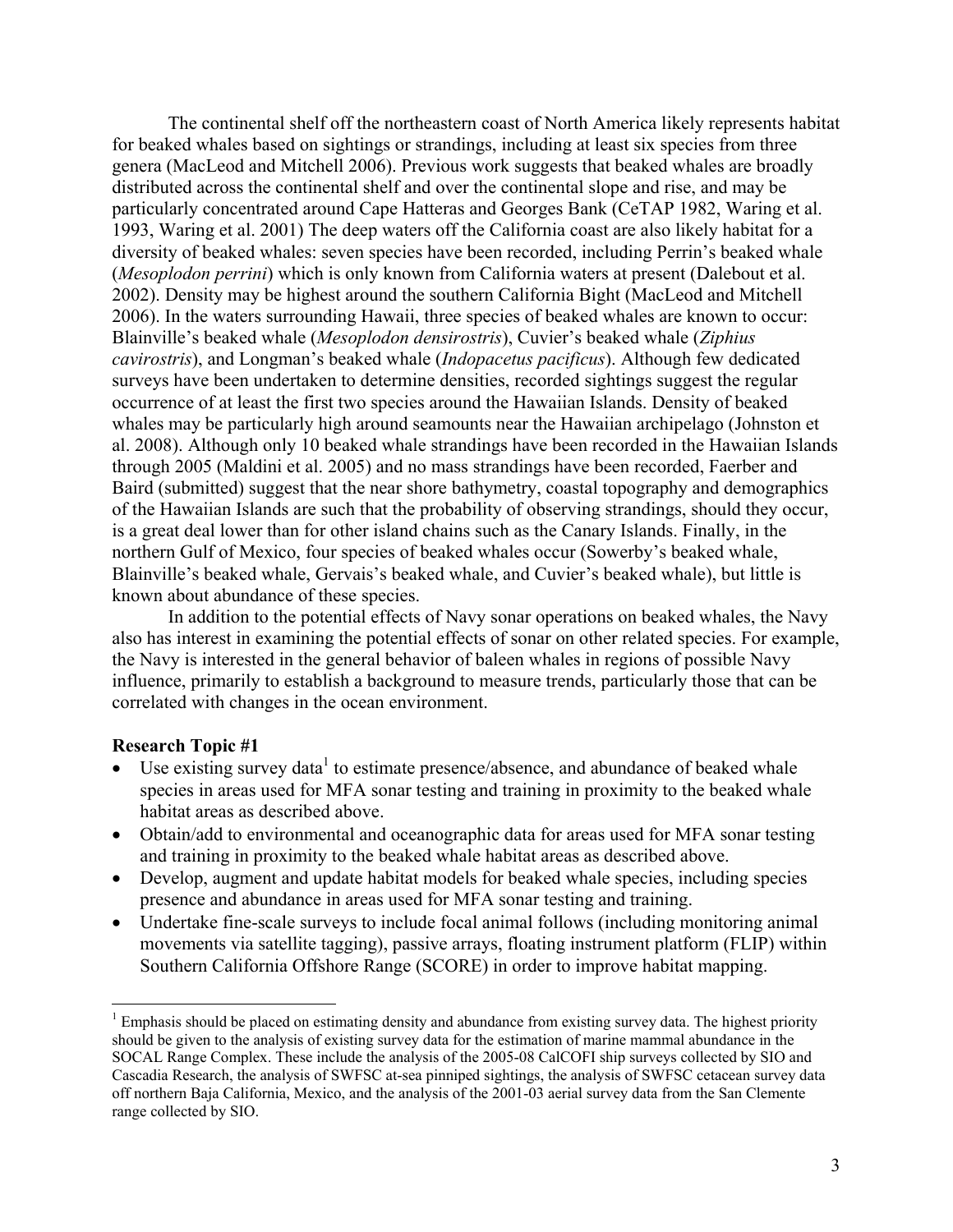The goals of this research topic are to document species occurrence, population densities, spatial patterns and fine-scale habitat utilization by beaked whales and other species using dedicated line-transect survey and acoustic data, particularly in the deep waters in areas used for MFA sonar testing and training. Initial habitat modeling for beaked whales should be carried out (or assessed/augmented if it has already been completed for these areas) based on all available previously collected NOAA survey datasets.

Habitat modeling techniques have been described extensively for beaked whales and other cetaceans (Ferguson et al. 2006, Hamazaki 2002). For example, Generalized Linear Models (GLMs) with a logistic link function have been used to model beaked whale habitat off the northeastern coast of the US (Waring et al. 2001, Hamazaki 2002). Ecological niche factor analysis has also been used to model beaked whale habitat in the North Atlantic based on water depth, slope and orientation (MacLeod 2005). MacLeod and Zuur (2005) used generalized additive models (GAMs) to model beaked whale habitat association in the Bahamas. Variables that have been investigated in these past studies include depth, slope, distance offshore, seabed topography, sea surface temperature, salinity, chlorophyll concentration, thermocline depth, and thermocline strength. The proposed research topic should build upon these methods (GLMs, GAMs, and others) in order to model beaked whale habitat in areas used for MFA sonar testing and/or training.

#### **ONR Estimated Costs**

 $\bullet$  FY10 - \$600K

### **N45 Estimated Costs**

- ! FY09 \$850K
- $\bullet$  FY 10/11 \$1.5M

#### **2) IMPROVING METHODS IN CETACEAN DETECTION**

#### **Background**

Marine mammal calls cover the frequency range from  $10$  Hz  $- 150$  kHz (Richardson et al. 1995). Mysticetes (baleen whales) generally produce low frequency sounds  $(10 - 2000 \text{ Hz})$ which are a tonal or modulated-tonal quality. Odontocete (toothed whale) sounds are divided into three general categories: echolocation clicks, burst-pulsed calls, and whistles. Echolocation clicks are broadband, impulsive sounds with typical frequencies between 5 - 150 kHz, burstpulsed calls are rapid series of broadband clicks, and whistles are frequency modulated narrowband calls that occur between 2-35 kHz.

Detection of bioacoustic sounds, classification by species, and localization (DCL) of calling animals as a function of time (tracking) are key steps in processing passive acoustic monitoring data. Recent advances in acoustic recording capabilities allow remote autonomous recordings with multiple-terabyte data storage (Wiggins and Hildebrand 2007). Manual analyses of these large datasets are prohibitive, based on time and expense. A variety of methods have been tested detecting and classifying beaked whale sounds. Many of these methods were presented at the Third International Workshop on Detection and Classification of Marine Mammals using Passive Acoustics (Boston, July 2007). These methods have variously relied on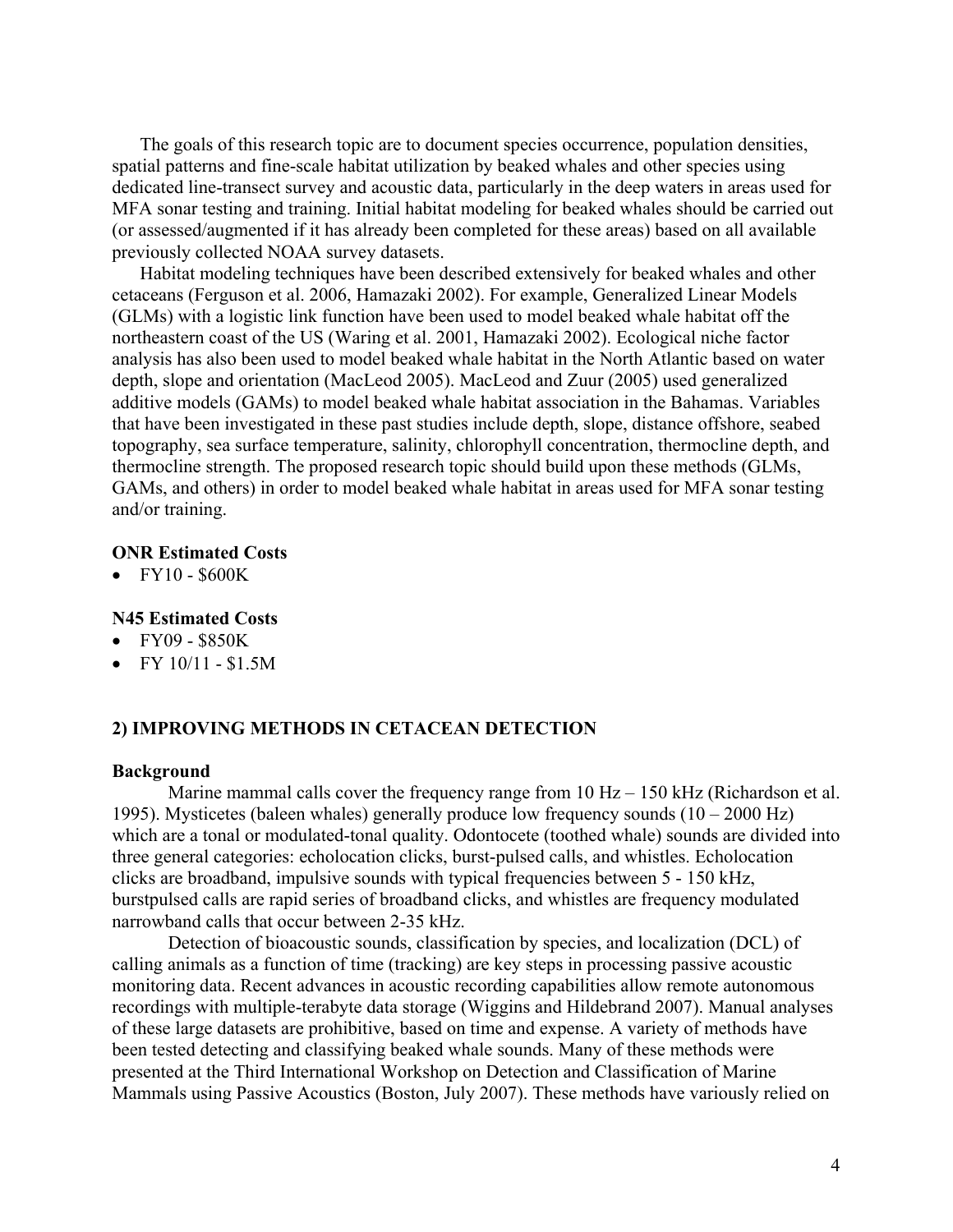a support vector machine (Jarvis et al. 2007, Roch et al. 2007), a statistical classifier (Gillespie and Caillat 2007), the Teager-Kaiser energy operator (Kandia and Stylianou 2007, Roch et al. 2007), a noise-adaptive band-limited thresholding (Theriault and Hood 2007), matched filtering (Morrissey et al. 2007, Mellinger 2007a), and a neural network (Mellinger 2007a). Among the best of these was a support vector machine (Roch et al. 2007); the neural network also performed well. Other detection methods are being explored in the analysis of several datasets of beaked whale sounds (Mellinger and Clark 2006).

Buoyancy-driven autonomous underwater gliders provide unique platforms to support the development of real-time algorithms for marine mammal detection and classification. The current generation of gliders (Spray, Seaglider, and Slocum) are severely limited in payload and battery capabilities since they were originally designed as 2-person-deployable platforms for vertically profiling slowly-varying ocean properties such as temperature and salinity. These design parameters limit their ability to conduct marine mammal monitoring missions. Two developments improve this situation significantly. First is the development of low-power, small (in weight and volume) hardware for marine mammal passive acoustic monitoring (PAM), reducing the demands on the glider platform. Second is the expanded platform capability provided by a glider specifically designed for real-time, persistent, and passive acoustic monitoring missions. This combination of attributes ultimately will result in an operational system that provides timely information on marine mammal presence to support Naval mitigation efforts.

Determining the density and distribution of cetacean species is fundamental to understanding their basic biology, and also to monitoring and mitigating the effect of man-made impacts on their populations. Currently, the main method of achieving this is using visual line transect surveys. Another fruitful avenue of recent research has been the use of towed passive acoustic arrays either in place of a single visual platform or as a secondary observation platform. With an array of two or more hydrophones towed in a known configuration it is possible to estimate the bearing to a sound received at multiple hydrophones and, if the ship is moving fast relative to the animal, a sequence of these bearings can be used to estimate the perpendicular distance of the animal from the transect line. Fixed passive acoustic devices have enormous potential for cetacean monitoring, because they enable large amounts of data to be collected over long time periods, or potentially processed in real time for select outputs, at low to moderate cost. In areas where fixed arrays already exist, there would be very little additional expenditure required to extract and analyze the data, were suitable methods available. Where fixed arrays do not exist at an appropriate scale, but where short to medium term monitoring is required, temporary deployments of devices such as sonobuoys or various pop-up (i.e., anchored, retrievable) buoys could provide the required data.

It is an important goal to estimate absolute density using PAM data as opposed to some index of density such as received call rates, because indices often have only a weak relationship with population size (e.g., Anderson 2001 and 2003, Pollock et al. 2002). For example, if we find that the number of calls of a species of interest received per unit time are different between two areas or two seasons then this could be because of variation in calling frequency or in probability of detecting calls caused by differences in sound propagation in the water, average depth of the animals, call strength, etc. These potential sources of bias focus mainly on the application of distance sampling methods to the fixed passive acoustic scenario, which is a specific research need addressed under this research topic.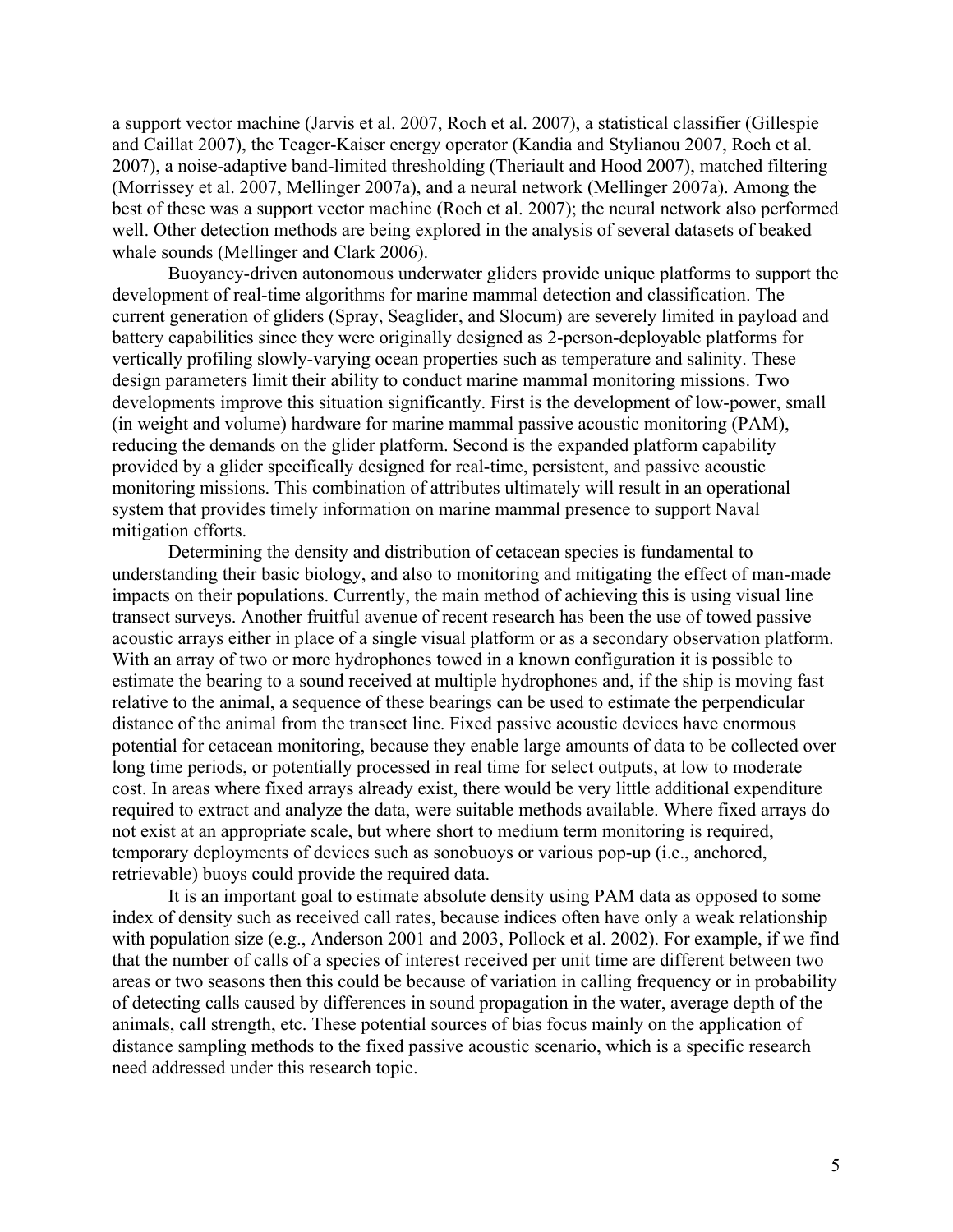## **Research Topic #2**

- ! Explore multiple avenues of detection and species classification from PAM data.
- ! Develop automated detection and classification of marine mammals for mobile underwater gliders.
- Develop methods for estimating the density of cetacean species from fixed passive acoustic devices. Methods should be applicable to a wide range of scenarios, including dense and sparse arrays of permanent, bottom-mounted sensors and single bottom mounted or floating sensors.
- Demonstrate the utility and generality of the density estimation methods by implementing them in a set of key test case studies to ensure their relevance to real-world applications.
- ! As feasible, use case studies to cross-validate passive acoustic species identification by enabling visual monitoring effort in combination with acoustic data collection.
- ! Utilize photo-identification and biopsy data that confirm species identification and provide information about stock structure and sex of animals (as well as reproductive status and contaminant load).
- ! Promote adoption of the new density estimation methods in the marine mammal research community by (a) publishing results in the peer-reviewed literature, (b) archiving data and results in publicly available electronic storehouses (e.g., the Ocean Biogeographic Information System, OBIS), (c) holding start-up and wrap-up workshops open to all interested researchers.

The principal goal of this research topic is to improve our ability to infer cetacean presence, abundance, and behavior using acoustic data. In order to accomplish this, we propose a research topic with the goal of 1) improved ability to detect, classify, and localize animals, and 2) application of distance sampling methods to determine density from fixed passive acoustic sensors. This will enable the integration of acoustic data with information from visual surveys and other sources (such as photo-identification and biopsies). Once these methods are developed researchers will be able to capitalize on existing sources of data including a number of moored recording stations already collecting acoustic data in U.S. waters, including passive acoustic sensors in military ranges such as SCORE, AUTEC and PMRF ranges, Autonomous Underwater Listening Stations (AULS), which are deployed in each of the 14 National Marine Sanctuaries, and oceanographic acoustic moorings deployed by IOOS (Integrated Ocean Observing System). As necessary, additional acoustic equipment could be deployed in order to capture information along an anthropogenic noise gradient. In addition, it will also be important to ensure that continuous oceanographic data are available for the same areas, and that as much as possible of the full acoustic bandwidth is being measured in order to detect vocalizations by any species as well as any anthropogenic noise.

In order to fulfill the primary goal of accurate species identification from passive acoustic data, it may be useful to cross-validate information from acoustic sources with visual monitoring efforts. To this end, the key case studies mentioned above could compare inferences from acoustic data to data collected using visual monitoring or focal animal follows. For these studies, visual monitoring effort could be undertaken in areas where acoustic data are being collected, focusing on areas of potential anthropogenic acoustic effects. Data from acoustic and visual monitoring efforts could then be integrated across different spatial and temporal scales in order to derive best estimates of species diversity and these data could be used to add to our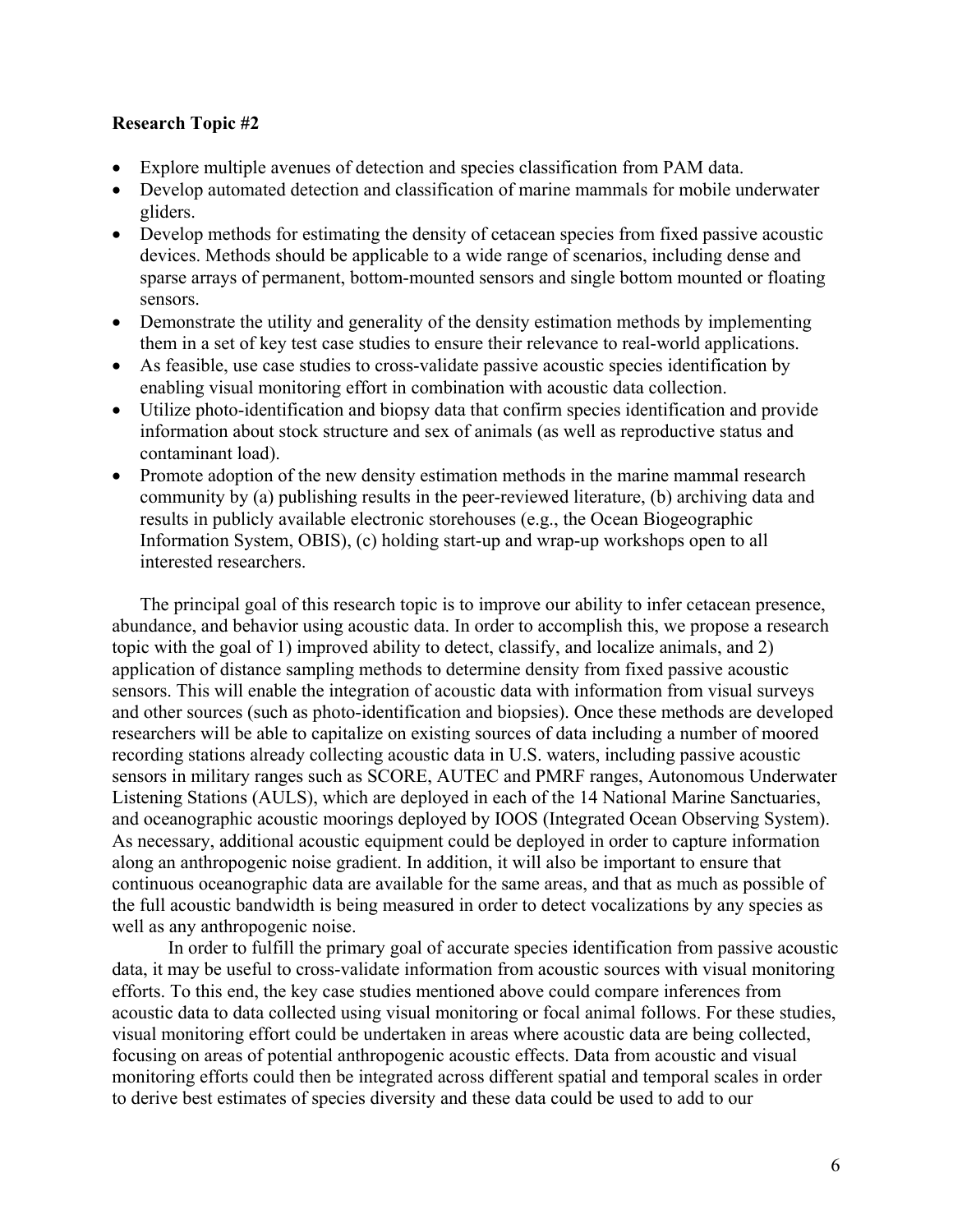understanding of factors influencing encounters that are missed acoustically but sighted, and vice versa.

### **ONR Estimated Costs**

- PAM DCL development  $FY09/10 $1.5M$
- PAM with gliders  $FY09/10 $4.3M$

## **N45 Estimated Costs**

- ! FY09 \$2M
- $\bullet$  FY10/11 \$2.15M

### **3) EFFECTS OF STRESS ON MARINE MAMMALS EXPOSED TO MFA SONAR**

#### **Background**

Marine mammals are exposed to a variety of anthropogenic effects that may be a source of stress, including noise, pollutants, threatening stimuli, and habitat disruption. The stress response in captive marine mammals has been shown to include cardiac (heart rate) and neuroendocrinological responses (catecholamine and cortisol concentrations) (Myksis-Olds et al. 2001, Fair and Becker 2000). Little is known, however, about long-term effects of stress on individuals and populations (Wright and Kuczaj 2007). Prolonged exposure to stress may result in effects including immune system suppression, reproductive failure, accelerated aging, and slowed growth (Wright et al. 2007). Biomedical research on human stress provides a theoretical framework that can assist in conceptualizing and ultimately measuring the cumulative effects of multiple stressors on individual animals (NRC 2005).

Recent promising advances in the marine mammal field include the detection of stress hormones such as catecholamine and glucocorticoidsteroid hormones via non-invasive means such as fecal sampling (Rolland et al. 2006), sloughed skin or collection of exhaled mucus (Hogg et al. 2005). However, research needs in this area include validation and calibration of assays, improved detection capabilities, characterization of the relationship between hormone levels and time since exposure to the stressor, and determination of the levels of variability among individuals (ie. Buchanan and Goldsmith 2004).

Heart rate is a valuable parameter to measure for addressing a number of questions in biology because it is a function of the autonomic nervous system that provides information on the individual's behavioral state, sensory abilities, and response to stimuli (Myksis-Olds et al. 2001). However, as the technologies used to measure heart rate (e.g. those that sample blood serum) are potentially invasive, great care must be taken to weigh the research benefits against the potential risk to the welfare of animal subjects as required by the Navy and approved by the host institution Institutional Animal Care and Use Committee (IACUC), consistent with the approved Department of Defense Animal Use Protocol, and, if applicable, a scientific research permit issued pursuant to the Marine Mammal Protection Act by NOAA Fisheries or United States Fish & Wildlife Service (USF&WS). One potential physiological change in a marine mammal following exposure to noise is an acute stress response that would include an increase in heart rate. During diving, marine mammals exhibit what has been termed the 'dive response' that includes redistribution of blood flow and reduced heart rate. Marine mammals maintain tight active control over heart and respiration rates for regulating blood gas homeostasis while diving.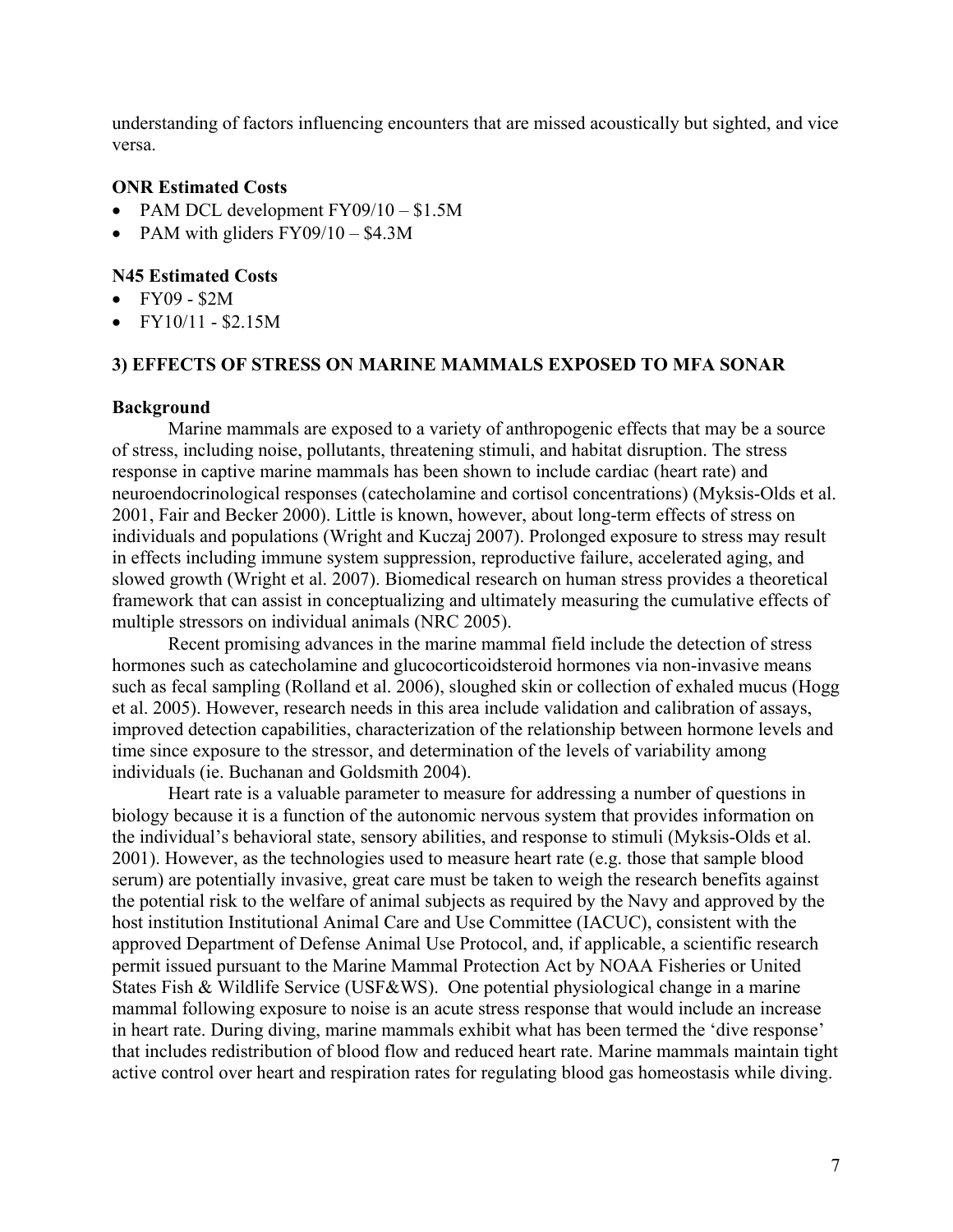Under normal conditions the intensity of the dive response depends upon the type of dive (e.g. foraging or traveling), dive depth and the planned duration of the dive. Diving mammals demonstrate a level of active control over the intensity of the dive response and modify it according to the demands of the particular dive type. A startle reaction may cause an animal to react to threats with a general discharge of the sympathetic nervous system, priming the animal for fighting or fleeing. Introduction of a novel stressor that startles an animal during a dive could potentially result in a suite of physiological conflicts; e.g., increased heart rate instead of suppressed heart-rate, increased oxygen requirements of muscles for flight, vasodilation at depth, etc. It is hypothesized that unexpected exposures to loud noises could produce a startle response and cause a temporary lapse in active control of physiological functions. When coupled with potential rapid ascents or descents, exposures could hypothetically affect normal diving patterns (dive duration, depth) potentially making animals more susceptible to diving related traumas.

# **Research Topic #3**

- ! Conduct a workshop with internationally recognized researchers to identify the state of the field in stress physiology, focusing on identifying and evaluating available or developing technologies for measuring neuroendocrinological and cardiological indicators and other biomarkers, taking into consideration non-invasive techniques. The desired outcomes from this workshop would include:
	- o Examine the utility and validity of recently developed non-invasive means of measuring hormones such as catecholamine and glucocorticoidsteroid hormones via fecal sampling, sloughed skin, or collection of exhaled mucus for application in marine mammal investigations.
	- o Identify key cardiological and/or neuroendocrinological indicators that have promise in investigating the effects of stress on marine mammals exposed to MFA sonar
	- o Identify technological needs related to sampling cardiological and/or neuroendocrinological indicators in free-ranging marine mammals. This may include more sophisticated data logger tags that sample blood serum and cardiac parameters, and/or other biomarkers for measuring cardiological and/or neuroendocrinological indicators. In particular, workshop participants should attempt to identify available technologies that are minimally invasive.
	- o Identify existing research protocols in the marine mammal field that would facilitate development and testing of devices (data logger and/or biomarkers) to measure stress response in marine mammals.

Understanding of the long-term effects of stress on marine mammal individuals and populations requires the conceptual integration of short-term stress responses, energy budgets, and life history events. Stress responses, however, are only one of several concepts that require integration of energy budgets, and life history events if population level impacts of MFA sonar are to be considered. To date, little conceptual, empirical, experimental, or field work has been conducted in this area and it is well beyond the topic of the effects of stress on marine mammals exposed to MFA sonar.

# **ONR Estimated costs**

- FY09 \$100K
- $\bullet$  FY10 \$750K
- $\bullet$  FY11 \$1.00M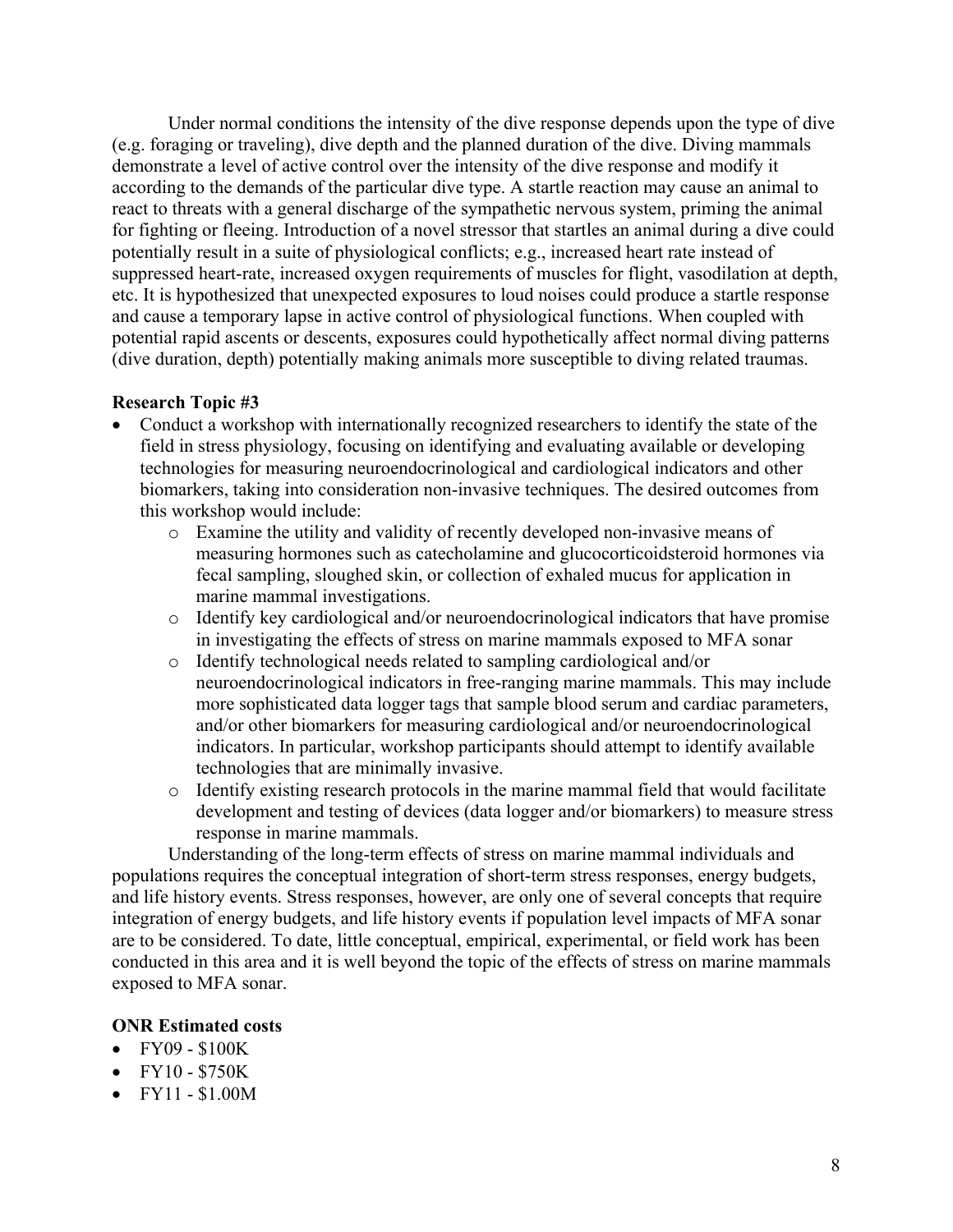### **N45 Estimated Costs**

 $\bullet$  n/a

The Navy agrees that the central management of cetacean acoustic and survey data would be an important tool. The Navy agrees to propose the development of a data management system for marine mammal data to the Federal Interagency Coordinating Group (ICG), which is composed of agency representatives that support or conduct research on the effects of sound on marine mammals. We believe the ICG is the appropriate interagency facilitator for this project.

#### **References cited:**

- Anderson, DR. 2001. The need to get the basics right in wildlife field studies. Wildlife Society Bulletin 29: 1294-1297.
- Anderson, DR. 2003. Response to Engeman: index values rarely constitute reliable information. Wildlife Society Bulletin 31: 288-291.
- Buchanan KL, Goldsmith AR. 2004. Noninvasive endocrine data for behavioral studies: the importance of validation. Animal Behavior. 67: 183-185.
- CeTAP. 1982. A characterization of marine mammals and turtles in the mid- and north Atlantic areas of the US outer continental shelf. Report BLM/YR/TR-82/03. Bureau of Land Management, US Department of the Interior, Washington DC, USA. 538 pp.
- Cox, T ., T J Ragen, A J Read, Vos, RW Baird, K Balcomb, J Barlow, J Caldwell, T Cranford, L Crum, A D'Amico, G D'Spain, A Fernández, J Finneran, R Gentry, W Gerth, F Gulland, J Hildebrand, D Houserp, T Hullar, P D Jepson, D Ketten, C D Macleod, P Miller, S Moore, D C Mountain, D Palka, P Ponganis, S Rommel, T Rowles, B Taylor, P Tyack, D Wartzok, R Gisiner, J Mead, and L Benner. 2006. Understanding the impacts of anthropogenic sound on beaked whales. Journal of Cetacean Research and Management 7:177-187.
- Dalebout, M., JG Mead, CS Baker, AN Baker, and AL van Helden. 2002. A new species of beaked whale *Mesoplodon perrini* sp. n. (Cetacea: Ziphiidae) discovered through phylogenetic analyses of mitochondrial DNA sequences. Marine Mammal Science 18:577-608.
- Evans, D I and England, GR. 2001. Joint interim report Bahamas marine mammal stranding event of 15-16 March 2000. National Oceanic and Atmospheric Administration. 59 pp available at:

http://www.nmfs.noaa.gov/prot\_res/PR2/Health\_and\_Stranding\_Response\_Program/Inter im\_Bahamas\_Report.pdf

- Fair, PA and PR Becker. Review of stress in marine mammals. 2000. Journal of Aquatic Ecosystem Stress and Recovery, 7: 335-354.
- Ferguson MC, Barlow J, Reilly S, Gerrodette T. 2006. Predicting Cuvier's (Ziphius cavirostris) and Mesoplodon beaked whale population density from habitat characteristics in the eastern tropical Pacific Ocean. J Cetacean Res Manage 7:287-299.
- Gillespie, D., and M Caillat. 2007. Statistical classification of odontocete clicks. Presentation with abstract, Third International Workshop on Detection and Classification of Marine Mammals using Passive Acoustics, Boston, July 2007.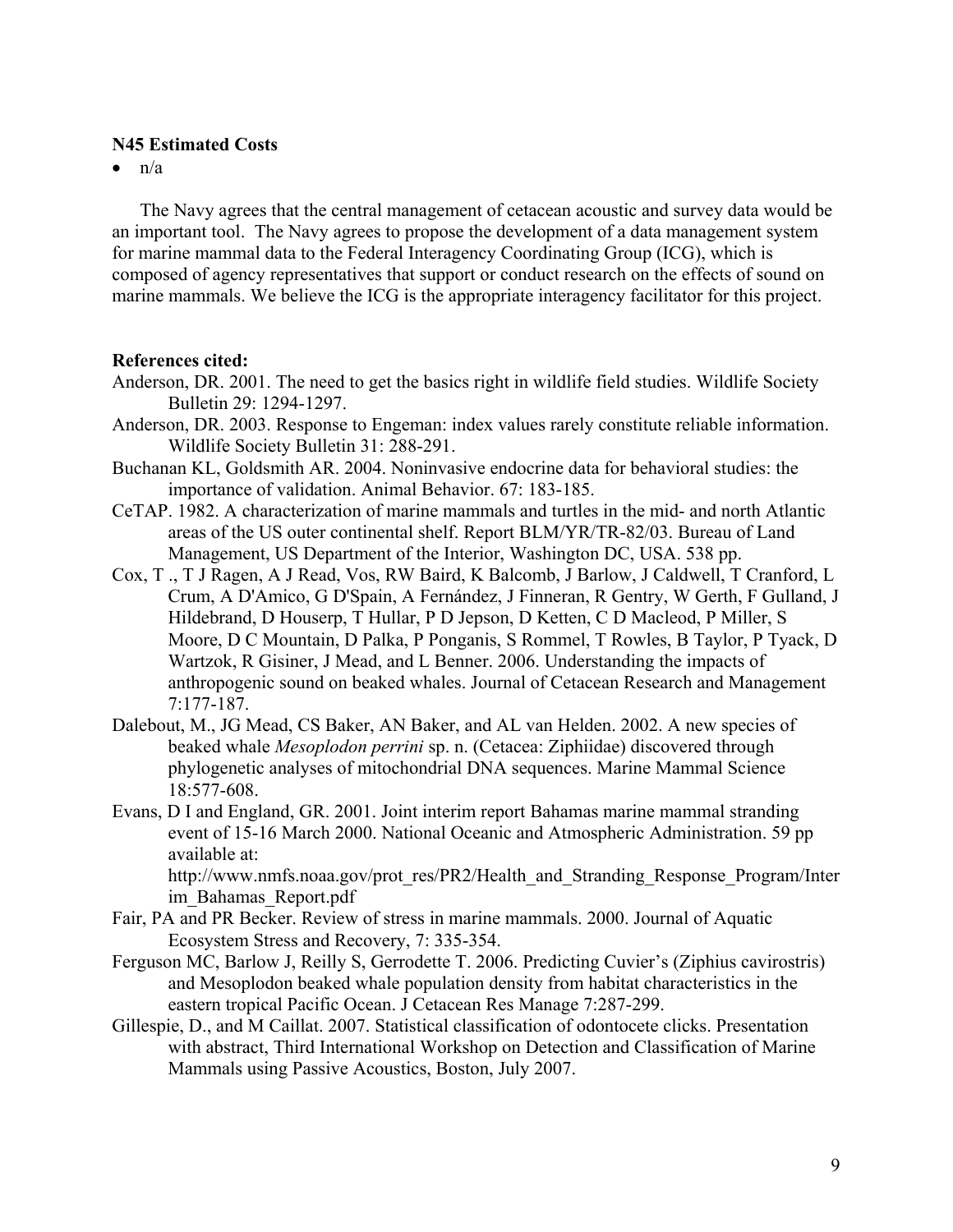- Hamazaki T. 2002. Spatiotemporal prediction models of cetacean habitats in the Midwestern North Atlantic Ocean (from Cape Hatteras, North Carolina, USA to Nova Scotia, Canada). Marine Mammal Science 18:920-939.
- Hogg, C, Rogers, T, and Vickers, ER. 2006 Reproductive hormones are unstable in some noninvasive samples Journal of Experimental Zoology Part A – Comparative Experimental Biology 305A (2): 133-133.
- Jarvis, SM, NA DiMarzio, RP Morrissey, and DJ Moretti. 2007. A novel multi-class support vector machine classifier for automated classification of beaked whales and other small odontocetes. Presentation with abstract, Third International Workshop on Detection and Classification of Marine Mammals using Passive Acoustics, Boston, July 2007.
- Johnston DW, McDonald M, Polovina J, Domokos R, Wiggins S, Hildebrand J. 2008. Temporal patterns in the acoustic signals of beaked whales at Cross Seamount. Biology Letters 4:208-211.
- Kandia, V, and Y Stylianou. 2007. Detection of clicks based on group delay. Presentation with abstract, Third International Workshop on Detection and Classification of Marine Mammals using Passive Acoustics, Boston, July 2007.
- MacLeod, CD. 2005. Niche Partitioning, Distribution And Competition In North Atlantic Beaked Whales. Doctoral Thesis, University of Aberdeen, Aberdeen,UK.
- MacLeod, CD and Zuur, AF. 2005 Habitat utilization by Blainville's beaked whales off Great Abaco, northern Bahamas, in relation to seabed topography. Marine Biology 147: 1-11.
- MacLeod CD, Mitchell G. 2006. Key areas for beaked whales worldwide. JCRM 7:309-322.
- Maldini DL, Mazzuca L, Atkinson S. 2005. Odontocete stranding patterns in the main Hawaiian Islands (1937-2002): how do they compare with live animal surveys? Pacific Science 59:55-67.
- Marine Mammals Commission (2004) Marine Mammal Commission Beaked Whale Technical Workshop Summary - April 13-16, 2004. 13pp.
- http://mmc.gov/sound/beakedwhalewrkshp/pdf/bwhale\_wrkshpsummary.pdf Mellinger, DK 2007. A comparison of methods for detecting sounds of Blainville's beaked whales (*Mesoplodon densirostris*). Presentation with abstract, Third International
	- Workshop on Detection and Classification of Marine Mammals using Passive Acoustics, Boston, July 2007.
- Mellinger, DK, and CW. Clark. 2006. MobySound: A reference archive for studying automatic recognition of marine mammal sounds. Appl. Acoust. 67:1226-1242.
- Morrissey, RP., DJ Moretti, NA DiMarzio, SM Jarvis, and JA Ward. 2007. A comparison of a matched filter, an energy detector, and an FFT based detector for click detection based on a data set consisting of beaked whale (*Mesoplodon densirostris*) vocalizations. Presentation with abstract, Third International Workshop on Detection and Classification of Marine Mammals using Passive Acoustics, Boston, July 2007.
- Myksis-Olds, JL, RC Conner, MD Grund, Dp Nowacek, AR Solow, and PL Tyack. 2001. Cardiac response to acoustic playback experiments in the captive bottlenose dolphin (Tursiops truncates). J Comp Psych 115:227-232.
- National Research Council (NRC). 2003. Ocean Noise and Marine Mammals. National Academy Press: Washington, D.C. 192 pp.
- National Research Council (NRC). 2005. Marine Mammal Populations and Ocean Noise: Determining When Noise Causes Biologically Significant Effects. National Academy Press: Washington, D.C. 96 pp.